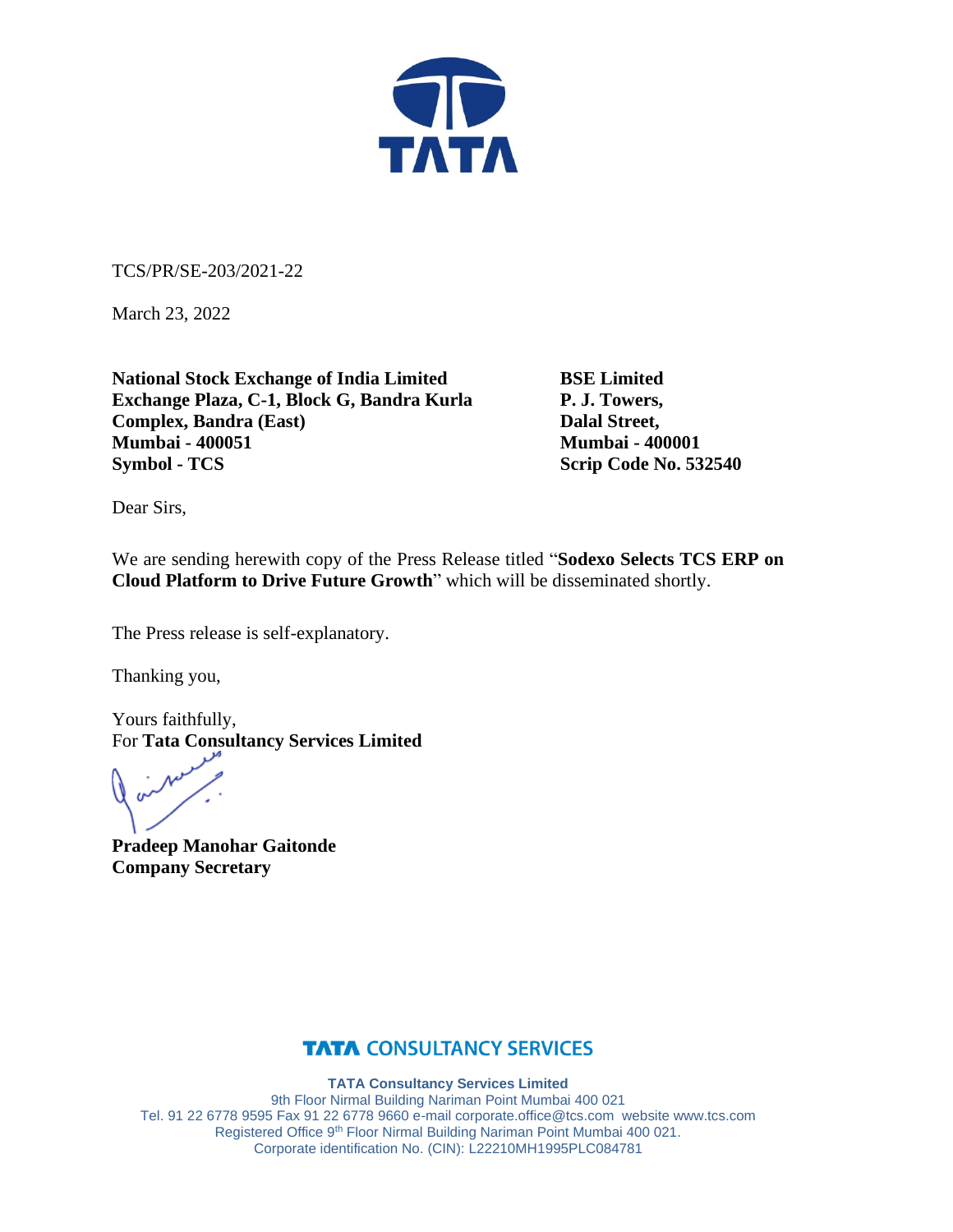For immediate use Press Release

# **Sodexo Selects TCS ERP on Cloud Platform to Drive Future Growth**

*Tata Consultancy Services' Platform Powered by the SAP Suite on HANA, Hosted on Azure, Will Consolidate and Modernize Sodexo's ERP Estate, Enhancing Security, Resilience, Agility and Scalability*

**ISSY-LES-MOULINEAUX, FRANCE | MUMBAI, March 23, 2022:** Tata Consultancy Services (TCS) (BSE: 532540, NSE: TCS) announced that it has been selected by Sodexo, the France-headquartered world leader in quality of life services, to transform and consolidate its legacy ERP estate on the TCS ERP on Cloud platform, with SAP SoH on Microsoft Azure, to drive its future growth.

Sodexo's rapid global expansion had resulted in a fragmented ERP estate on a legacy on-premise infrastructure, with disparate business processes across local instances across over seven countries. Additionally, the governance and technical support were localized, resulting in increased risk and fragility. To harmonize its operations and to enhance security, agility and operational resilience, Sodexo wished to consolidate this estate and make it future ready.

TCS designed an ERP transformation roadmap incorporating best-in-class process designs and leveraging its strong partnership ecosystem. The new solution has upgraded the legacy estate, and modernized the underlying infrastructure by consolidating the disparate local instances onto the TCS ERP on Cloud platform, with SAP SoH hosted on Microsoft Azure.

With the platform's stringent data residency and access controls, centralized governance and a standardized, industry-leading cloud security framework, Sodexo will have a secure, resilient, and scalable cloud infrastructure, 35% leaner than before. Initial rollouts have significant superior performance improvements, resulting in an enhanced user experience as well. Once the deployment is complete, the TCS ERP on Cloud platform will be the new, future-ready digital core to power Sodexo's future growth.

*"Our partnership with TCS is central to the transformation of our core ERP estate to take it to the next level,"* **said Vera Ingallati, VP, Global IS&T, Sodexo**. *"TCS understood our desired end-state and articulated a comprehensive roadmap based on their leadership in Azure cloud services, end-to-end SAP capabilities and IT security.*

"*A cloud-based digital core is today foundational to enterprises' growth and transformation journeys. Our investments in innovation, our intellectual property, and our strong partnerships in the technology ecosystem have made us the preferred partner in these journeys*," said **Arun Pradeep, Business Head, Travel, Transportation and Hospitality – Europe, TCS**. "*We are pleased to partner with Sodexo in this large, global cloud transformation program, leveraging our proven TCS ERP on Cloud platform to build a new, future-ready digital core to support Sodexo's future growth.*"

The TCS ERP on Cloud platform offers hosted ERP applications and services for global enterprises keen to benefit from TCS' solution frameworks, alliance partnerships, ERP expertise and flexible business models. It is hosted on a highly secured and accredited public or private cloud environment and offered through Software-as-a-Service and Business-Process-as-a-Service models, providing a single point of ownership, improved performance metrics and adherence to service level agreements.

With over 50,000 trained professionals on Microsoft technologies, TCS has completed over 1,000 successful Azure engagements for more than 225 global customers. TCS is one of the most recognized partners in Microsoft's ecosystem, achieving all 18 Microsoft Gold Competencies and 13 Microsoft Advanced Specializations, including SAP on Microsoft Azure. It is the first partner to earn the Microsoft Azure VMware Solution advanced specialization, and is a Preferred Member and Launch Partner for Project Cortex, including